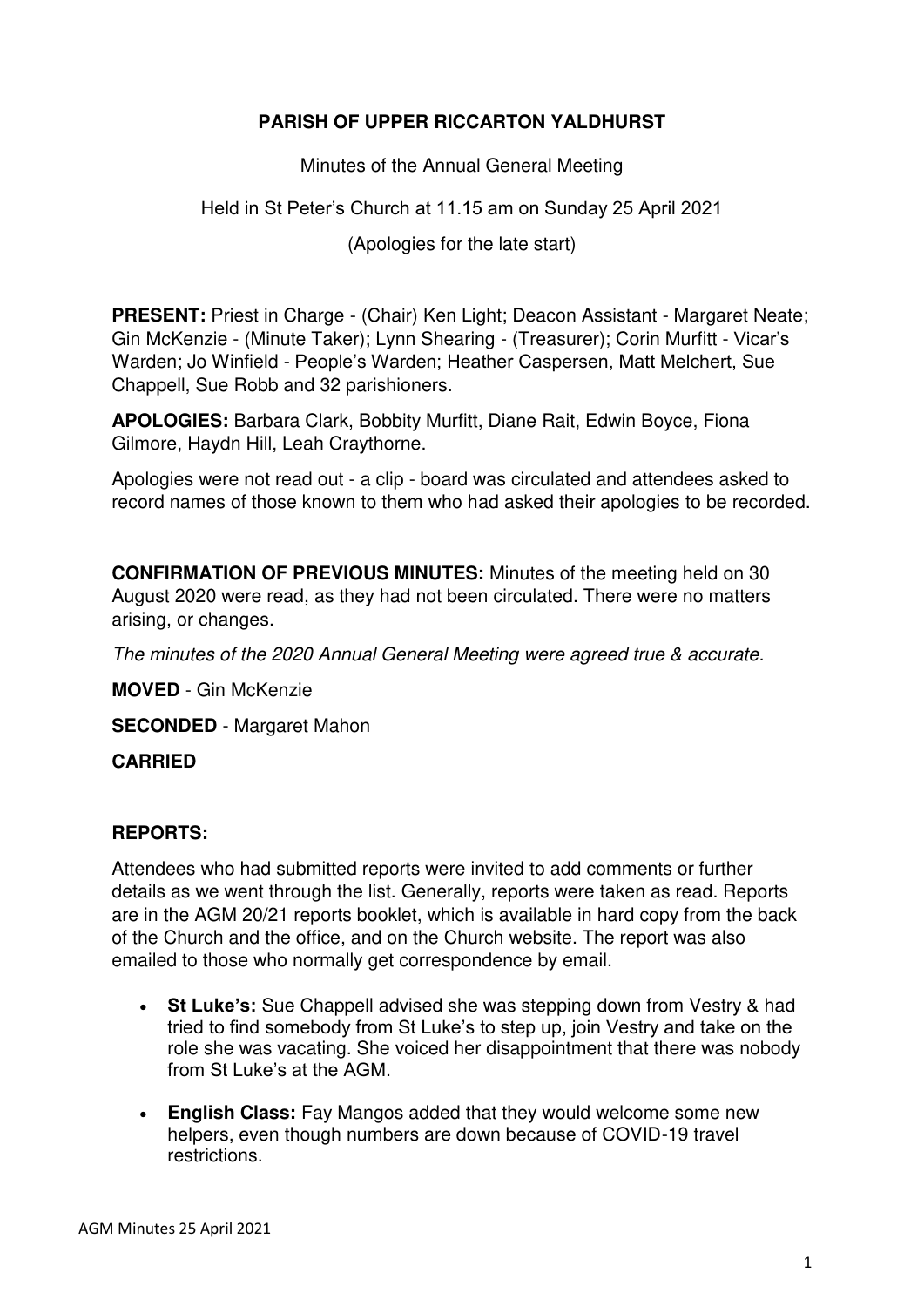**Rest home & home communion:** Sue Rob also asked for helpers to assist in rest-home services.

Pam Hunt, who lives in 'The Oaks' as do many older parishioners, stated that services at 'The Oaks' were a blessing, and very much looked forward to and enjoyed by residents.

Graeme Reid who lives at St Allisa's Rest-home, stated that he thought his facility could use more support from the Church.

 **Restoration Fundraising:** David Winfield was excited to share that several events are being planned for the near future. With the amazing acoustics and latest technology our Church will be a sought-after venue for musical events, such as the wonderful recital given by Martin Setchell a couple of weeks ago. This brought in much needed revenue & the recital was thoroughly enjoyed by all in attendance.

Next up is a quiz night, & hopefully a candlelit musical event later in the year.

 **Worship:** Kathy Doughty, who spends hours preparing our services stated that, with all the changes involved in moving back into the Church after being in the hall for 10 years - updates, new technology, health & safety, limited space, finding best way to serve & receive communion, challenges with a much smaller kitchen & fewer volunteers etc, staff, vestry & parishioners are also finding 2021 challenging, as was 2020 when we were unable to worship together. Kathy reminded us to be patient, to allow things to settle as all these challenges will be resolved in due course.

## **FINANCE & BUDGET**:

Lynn Shearing spoke to her report.

Lynn provided a full annual report and a 4-page summary. Copies of these were handed out at the meeting & copies are available from the office.

Lynn spoke about selected highlights of her year as treasurer. She acknowledged the huge input of Bruce Williams, who held the role for several years before her, & whose expertise she admired as he assisted her getting to grips with the complicated way stakeholders, such as Church Property Trustees & The Charities Commission required reporting be done.

Lynn said she'd found it difficult creating reports for each of the parties involved in management of our Church properties.

Lynn's Highlights were:

- Giving being more than previous year a total of S127,000.
- Fundraising was down due to cancellation of garage sale. A huge achievement regardless. \$97,000 was raised.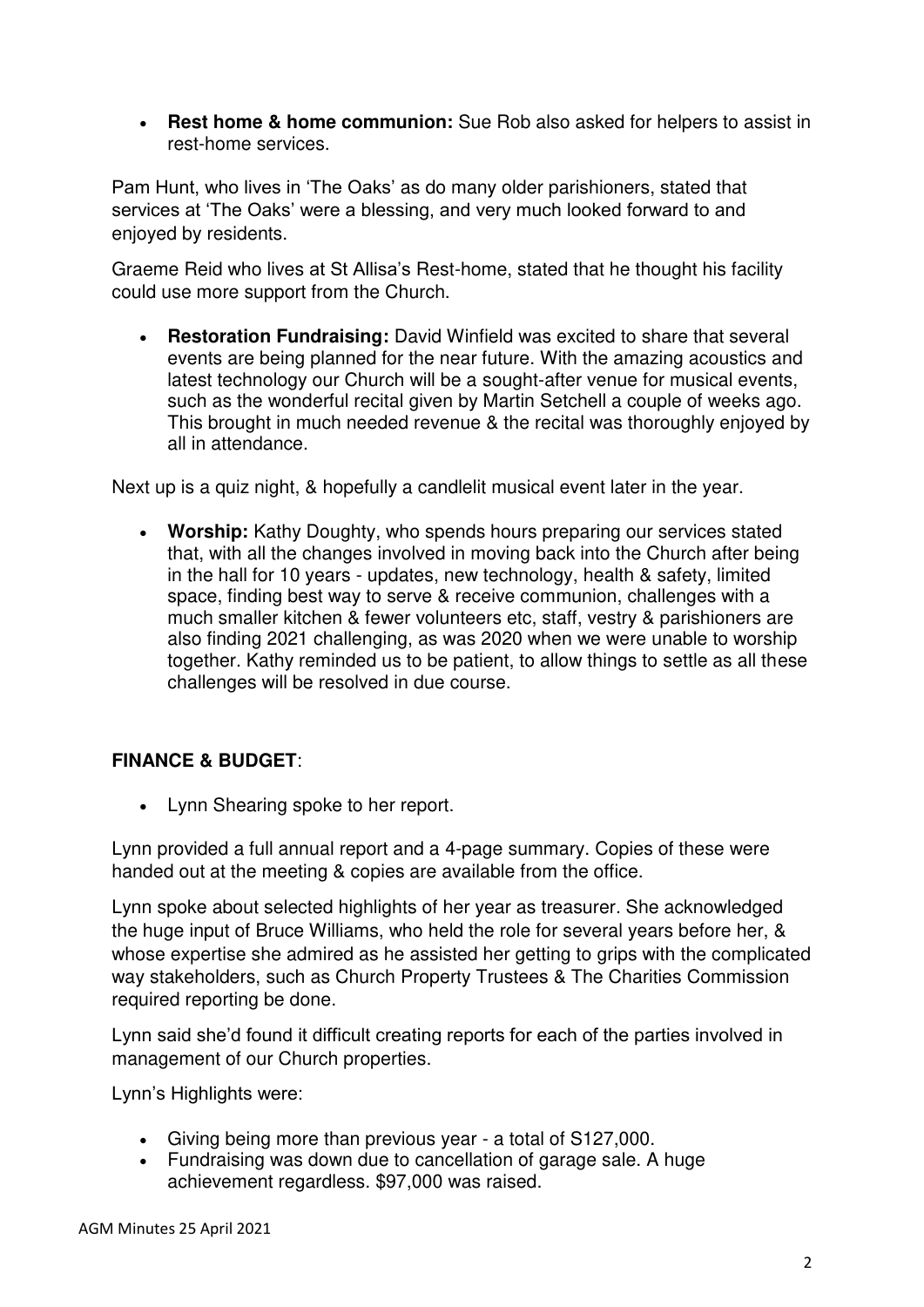- Staff able to be paid COVID-19 subsidy over lockdown period.
- Pre School now paying rent.
- Installation of the sound system was an additional cost benefits already being enjoyed.

Lynn thanked those helping with collection of funds & acknowledged the financial & other support given to our community over the last year or so.

- Sue Rob asked about music costs with 4 people now, instead of one as previously. It was confirmed that there are no additional costs involved.
- Graeme Reid added that we needed to market Church activities to get more younger people involved in Church life.

Whilst in agreement with Graeme, Ken stated that attracting young people and new families was difficult. In all Churches numbers have dropped off. Society is busy with so many activities and stretched resources. We do our best and hope families enrolled in the preschool might join our Church over time.

**MOVED** *that reports be received* - Ken Light

**SECONDED**- Corin Murfitt

### **CARRIED**

### **ELECTION OF OFFICERS:** Nominees as follows

Vicar's Warden - Corin Murfitt

Parishioner's Warden - Jo Winfield

Synod Representatives- Sue Robb & Alice Bates

Financial Treasurer - Lynn Shearing

Vestry Members:

- Fiona Gilmore
- Gin McKenzie
- Heather Caspersen
- Keith Spragg
- Renju Koshy Puthenveeti
- Sheldine Pennington

The Chair (Ken) **MOVED** *that nominated persons be elected to Vestry*.

#### **CARRIED**

- Matt Melchert who was stepping down from a year on Vestry, asked if we would still have a quorum?
- We number 13 with Vicar & Deacon Assistant same as last year.